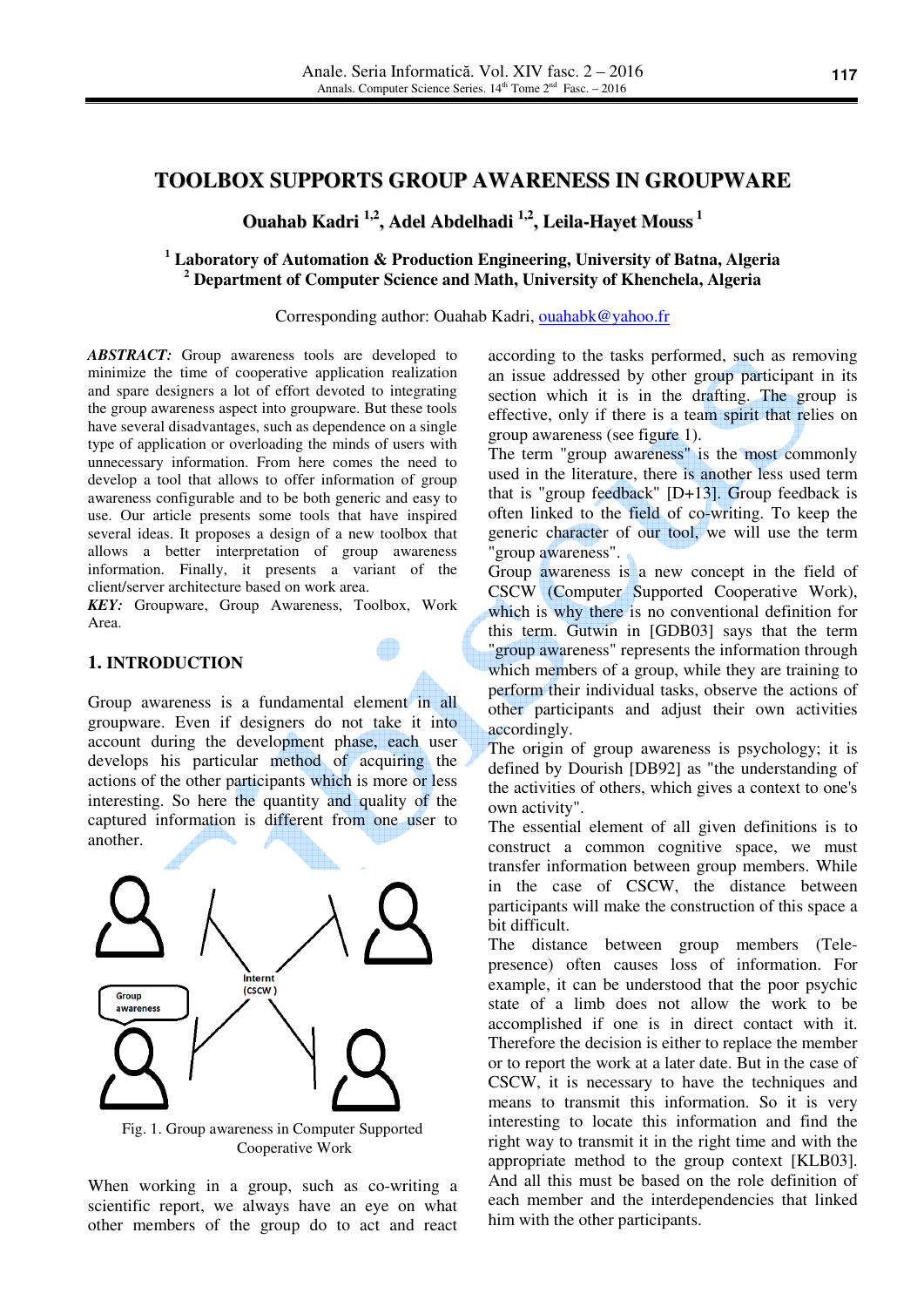## **2. AWARENESS TECHNIQUES**

### **2.1 User interface**

The technique of hiding information and showing others is currently used in several software. The secret of this method is to calculate the frequency of use of the functions of the software by the user. So the interface of the application depends on the trends of the user who sees only the functions most frequented by him. But, it is also necessary to leave to the user the possibility of modifying the interface in a direct way.

In applications, the interdependence that exists between the participants makes the previous technique insufficient to the need of the work, since the work space of the member depends directly on the tasks proper to him and also to the events received.

## **2.2 Event Management**

#### **2.2.1 Dissemination of events**

Dissemination of events in a working group is a primary task. It is necessary to ensure that the member is aware of partner's activities. It is also essential to know who is among them is sharing the action with him on his objects. This information which tells him the location of his tasks in the total group work, it is to enable him to better coordinate.

There are two models of development tools used for events diffusion, the first one is based on a server that binds all the participants, its main role is to publish all the events and to receive queries on these events and thus to create categories for the classified. The classification into categories is based on the roles of users and obviously each category must have a subject described according to its content. The second model used for the development of these tools is based on the group decomposition into sub-groups according to the workspace and the proximity of the work areas [C+12].

In our work, we use a hybrid model based on a super server. There is one server for each work area and another for coordination between the different zones. The user must be given the opportunity to know the activity of the whole group since the global vision is an essential element in group awareness.

## **2.2.2 Types of Events**

In the development phase of an application, actions are associated with events caused by the user or the environment. The great utility of these events is at the moment of their triggering. On the other hand, in a CSCW application, the utility of an event can be increased with the passing of time. For example, the frequency of consultation of an article by the co-editors indicates the importance of the article to the new participants. This type of event is called past event.

To show the importance of past events in group awareness, it is enough to imagine an application that does not support the possibility of viewing past events. This absence creates several problems, among others: in a cooperative work, if a member does not have the history of an experience of another participant for the realization of a common task, he will repeat the same errors.

Until today there is no classification of past events. In a synchronous application, one is often interested in the near past as in the case of the Telepointer trace. The trace makes it possible to understand the actions of the other participants and also to remain connected with their current actions. But if you keep the pointer position for a long time, it will clutter the scene and alter the cooperative work. On the other hand, in an asynchronous application, one has more flexibility to go through the history by looking for the most relevant actions of the other participants.

To make a classification using past events, we will be based on the classification of the cooperative applications "space and time" of Ellis [EN12], (see table 1). Although this classification has been criticized, it is still used since there are no other proposals that call into question this classification.

Table 1. Space - time classification

|          | The same time.    | Different time   |
|----------|-------------------|------------------|
| A single | Face to face work | Asynchronous     |
| space    |                   | work             |
| Several  | Synchronous and   | Asynchronous and |
| spaces   | distributed work  | distributed work |

We can distinguish three types of past events: close past in the case of a synchronous application, medium and far in the case of asynchronous applications. But currently, since the core of cooperative applications offers both modes of communication (synchronous and asynchronous) then they can contain all three types. In the next section, we will present two tools of cooperative work that have inspired several ideas for the development of our tool.

## **3. AWARENESS TOOLS**

#### **3.1 MAUI toolkit**

MAUI (Multi-user Awareness) is a toolbox based on JavaBeans, which allows a large re-use of code. It offers shared objects as all tools specific to groupware development. It also provides a shared version of traditional human-machine interface components such as buttons and input fields. The highlight of this toolkit is the use of telepointers.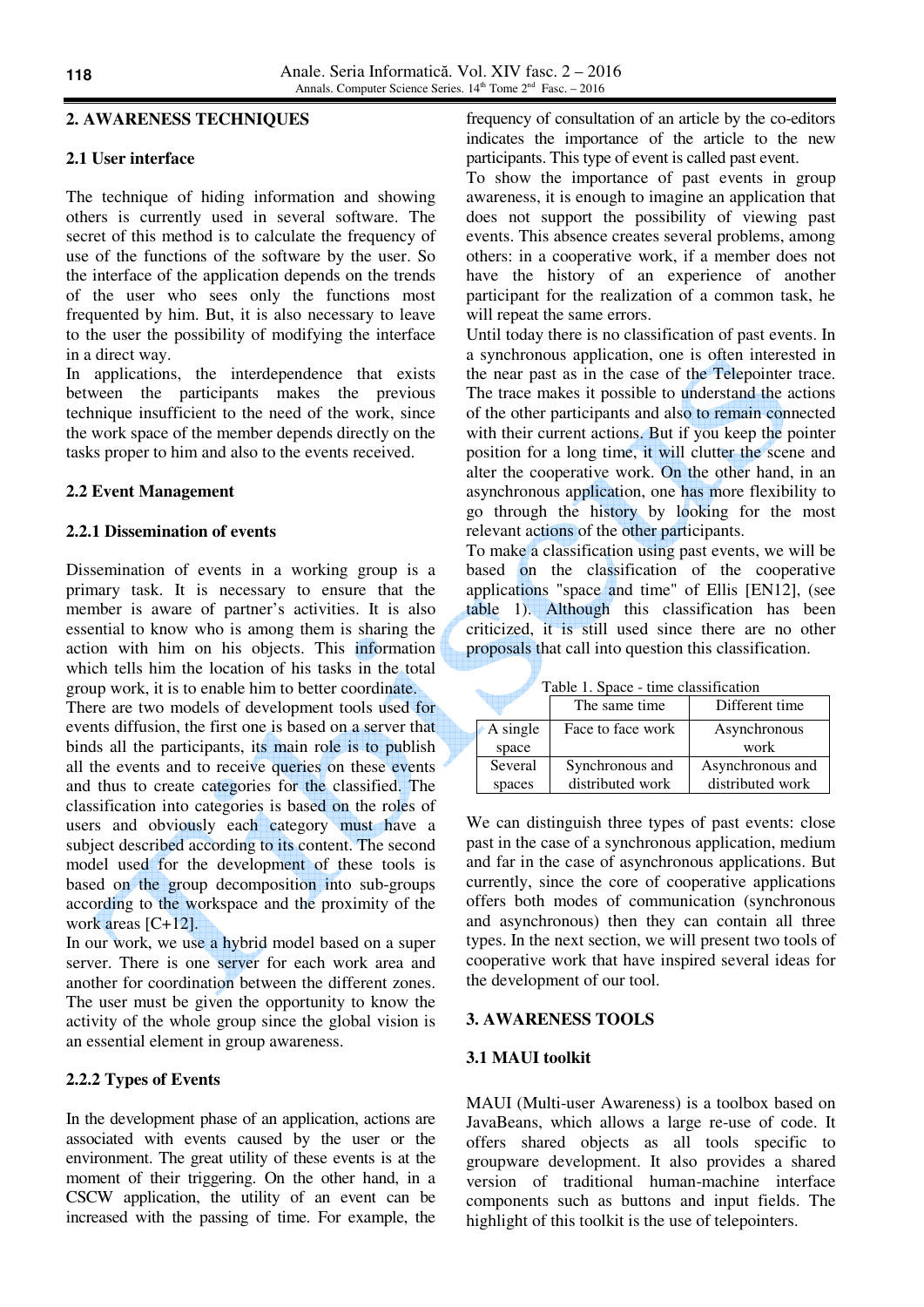The MAUI toolkit consists of five main parts: a component set, an event template, a custom runtime service, and a communications interface and a participation manager [HG04].

### **3.2 Community Bar**

Community Bar (CB) is a CSCW tool that provides group awareness to a small, distributed group of collaborators. The CB interface is structured around the following principles. It appears as a sidebar divided into frames. Each frame contains several media articles that can be viewed in several ways. CB uses small images, icons and words to pass information about other members. It also offers the possibility to communicate to the participants via the chat service and access to certain shared objects [RMG13].

## **4. PROPOSED APPROACHES**

A groupware must be extensible either by the ability to activate functions or by the integration of new modules. The latter is invalid unless the application is open and has a standard input / output interface with the software environment, for example XML files.

This makes it possible to select one or more values for certain parameters of an application in order to specialize it and make it more suitable to the needs of the user. Generally the development of a groupware is done from scratch. Since most dedicated tools do not allow transforming the group awareness information to knowledge for the participants and all this due to the absence of a system of capture and filtering of the data and also the interpretation of these data filtered in relation to the work context [KLB03]. The tools cited above represent an attempt in this direction. But each of the two tools has several disadvantages. For example, MAUI asks the developer to go down to a low level of detail in programming and CB does not use any elements of synchronous groupware like telepointers [HG04] [RMG13].

Several approaches are used in the development of groupware always respecting the difference that exists between a traditional application is a CAW application since the latter always consists of three parts (production, communication and coordination). These approaches can influence the appreciation of working group members to the groupware developed by these approaches.

The first approach is Development from nothing. As indicated by his name; this method gives the person responsible for development the freedom to choose the method of design and how to implement it. The disadvantages of this approach are closing the application and not reusing existing code. The result

will be an application that does not allow great flexibility and risks limiting

The second characteristic is the parameterization in coordination among the participants. And we often use this approach to forget functions if the problem is complex [H+04].

The second approach is Development using toolkits. A toolbox is a set of classes that can be reused independently or in small groups for application development. The purpose of using toolkits is to spare the developer a lot of programming effort. The toolkits dedicated to the development of groupware offer in addition standard components of programming, a set of specialized elements to ensure the cooperation. The disadvantage of this approach is the lack of functionality that was not foreseen [H+04]. From here comes the need to develop toolboxes that allow for both scalability and flexibility. In the next section, we will present the most important elements in our future toolkit.

#### **5. ESSENTIAL ELEMENTS OF THE TOOLKIT**

#### **5.1 Telepointer**

Telepointer is a remotely manipulated cursor by a user to designate positions on the screen of the local user. Telepointer is a very useful element in synchronous groupware [DYC04]. It is simple in its representation but it provides several information of awareness like the presence or not presence of the participants. But the use of telepointers in complex networks often suffers from several problems due to network congestion and overloading of the scene by the presence of several participants in the same work area at the same time. The two frequent problems are the telepointer jump and the slowing of its movement which lead to transmitting a false representation of the reality and a misinterpretation of the gestures of the user by the other participants.



Fig. 2. Exchange of telepointer messages

Despite the increase in the Internet speed, the problem will not be solved soon, since the traffic also increases and because of the existence of users who use limited connections especially in Third World countries.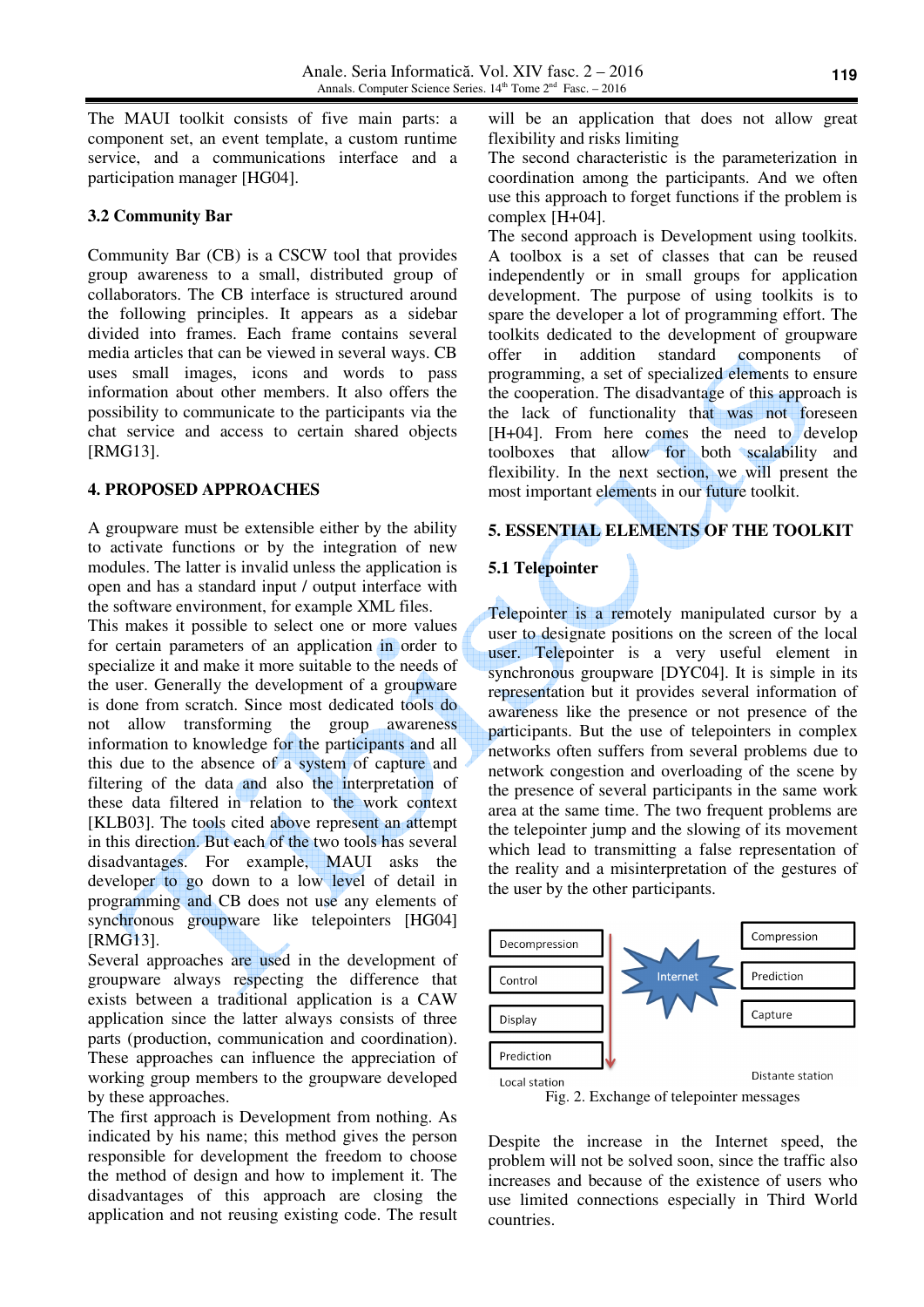We will use the algorithm of dead reckoning [GDB03] which aims to limit the problems related to the network by reducing the emission of update messages. Its principle is to predict the status of a telepointer until an update arrives. Thus, the machine with a telepointer at its charge must send a message only when the distance between the actual telepointer state and the prediction exceeds a certain threshold (see Figure 2).

One of the essential elements of a telepointer that supports group awareness is the trace that is the interaction history of the other participants. Traces can show the recent movements of a person in the shared work area.

The origin of this technique is cartoons. Artists in this field have long thought of solving the problem of showing the history of movements in a convincing and understandable way, even with low rates of static images. The best idea is the lines of motion. Its principle is to use one or more lines tracing the path of the moving object. This technique has several advantages for visualizing previous movements of and therefore to understand the activities of other participants. But it also suffers from several problems, especially in the case of presence of several participants in the same work area [DGM12] [GDB03].

Indeed, we cannot reason with the history of all users at the same time. On the other hand, the user prefers to examine the previous facts of all users to better understand its activities and objects handled. For this reason, we combined this technique with that of radar view. The principle of our proposal is to let the user define the number of participants present in his work area to switch to radar view [GG16] [SMI92].

In computer dictionaries the radar view means the view that allows to locate the other collaborators and to measure the extent of their zone of activity. But in this article, one more of these functions, it shows the trace of a selected telepointer and also offers the user the opportunity to rebroadcast the activities of the participant in question for a specified time previously. Thanks to this technique, the user's mind will not be overloaded by unnecessary information but he only sees the desired information with a quantity relating to his reflection speed.

## **5.2 History of Objects**

In software where group members do not intervene simultaneously (asynchronous work) [H+04], it is essential to know what changes were made during our absence. And also to adjust our future actions with the work done, we must at least know the modified objects. Therefore, for each new connection, the system must present to the user the history of objects in its work area.

The history must include, the list of participants who have tried or modified an object, the different steps that have undergone the object while arriving at the current state and with what means are carried out these modifications.

| <b>Shared</b>                    | <b>Old Actions</b> | <b>Modified by U1</b> |
|----------------------------------|--------------------|-----------------------|
| Object                           | <b>Proprieties</b> | <b>Modified by U3</b> |
|                                  |                    | <b>Modified by U2</b> |
|                                  |                    | <b>Created by U1</b>  |
| Fig. 3. Object's history in CSCW |                    |                       |

The object's history implements a detail level management for viewing changes. The level is directly adjusted by the user according to his needs (see figure 3). The first level presents simple information such as the date of the last modification and the number of modifications. On the other hand, in the last level (the most detailed), you can find all information about the changes made to the object. Statistical information is also found as the most active member and the rate of change of the object by each participant in relation to the set. And always in this last level the user can rebroadcast video scenes.

## **5.3 History of avatars**

Avatar is a graphical representation of a participant in a groupware. Several systems make it possible to choose an avatar and to avoid situations where the representation of two persons is identical by accompanying the avatar of discriminating information [KLB03] [SG04].

An avatar is not sufficient for an exhaustive representation of the identity of a participant. Other information should be (Email, phone, ...).

In order for the system to display a participant's unavailability, it is based on the importance of the tasks it is undertaking. But it is also necessary to let the user indicate his availability in an explicit way since any time the system decisions are relative.

We apply the same principle as presented in the previous section but this time on the avatars instead the objects. This time the participant activity rate will be represented by a curve in order to allow the other participants to extract information concerning the altitudes of the user (for example: the user is more active in the morning).

Information is very useful in group awareness; it is the ratio between the frequency of connection and the number of tasks performed by the user to distinguish the most assets.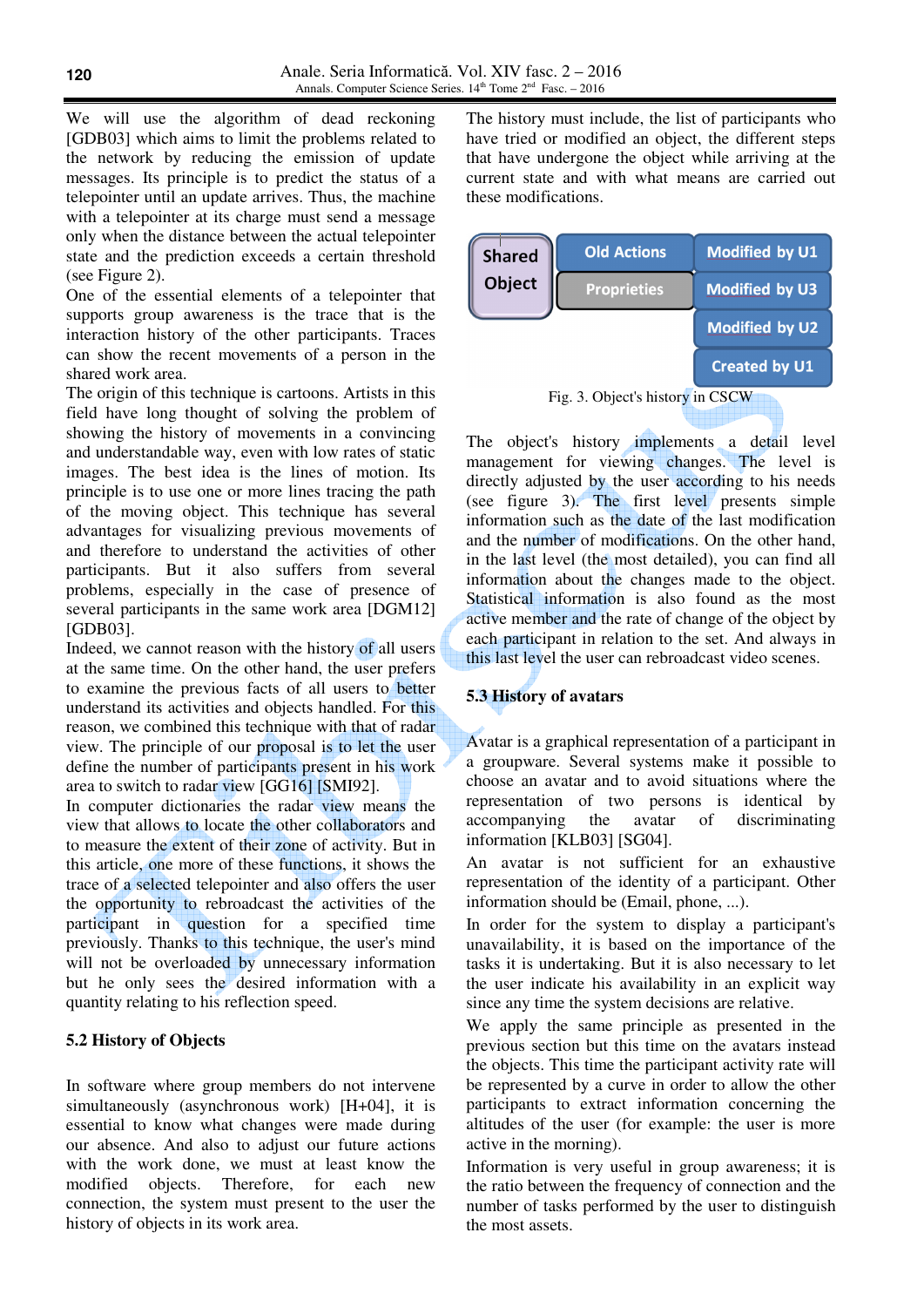Based on a filtering tool, the history of the avatars will be represented on several levels of detail. Ranging from simple information such as the frequency of connection when arriving at a level in which one indicates the objects manipulated by the user. In this last level, information about the workplaces from which the user has connected. This last information tells us the working context or the user is more active.

## **6. SOFTWARE ARCHITECTURE**

## **6.1 Architecture 3 Servers**

A toolbox must be independent of the software architecture. In this section, we propose a software architecture that allows us to better exploit the functionalities offered by our toolbox. The application consists of three parts of server type and one of client type. In reality the notion of client / server is exceeded since the exchange of service is done in both directions in the Most Internet applications.



The main server (super server) acts as coordinator. It ensures communication between the different work area servers. While the latter are used to save and broadcast messages and events (see Figure 4).

## **6.2 Managing Events and Messages**

As mentioned, the main functions of the servers are the backup and dissemination of events and messages. These functions ensure the exchange of awareness information among the participants according to an approach based on the user role and its working area.

A copy of the participant's records is saved in the work area server. The latter remains attentive to the requests of the participants to offer them the information in question. To reduce the size of information changed in the network, the client receives only the result of its query. The data is

processed before it is saved in the database to facilitate and minimize the execution time of the queries.

As in the case of telepointer messages, a compression algorithm has been applied to some types of messages (the choice of type is predefined).

### **6.3 Viewing group awareness information**

Two approaches will be used to visualize the group awareness information (graphic and textual). In the textual approach, to arrive at the representation of the group awareness data requested by the user in a clear and readable way, one must go through three steps: Data capture, transfer of data and finally filtering and classification of data. In this approach, data capture is done by identifying the object being manipulated and its current state (the values of its properties). All this data is transferred to the server for further processing. The classification of the data according to the chronological order serves only to minimize the execution time of the requests.

Data is an essential element especially to answer specific queries as which are the alterations have the object in question. The query result is displayed in a small transparent window that allows the user to continue to observe the current actions of other participants by reading the information that requested.

Using the information derived from the capture phase in the first approach, the group awareness information can be reproduced and represented graphically as well as in their production state. In the viewing phase, we will use the radar view which allows us to re-broadcast only the actions that concern only the selected participants.

## **7. FUTURE WORK**

The first work remains to be realized is the coding phase using java. Even in the design phase, there is much work to be done. Either by improving objects by adding properties or Evaluation of the toolbox which allows to show all the functionality offered by the toolbox, it is necessary to create several software in various disciplines trying to exploit the maximum the properties and the methods of the objects. In the network side, we will work on problems of congestion and latency by applying the new filtering and compression algorithms. Another essential point in our future work is the proposition of software architectures which allow an optimal exploitation of the information of group awareness.